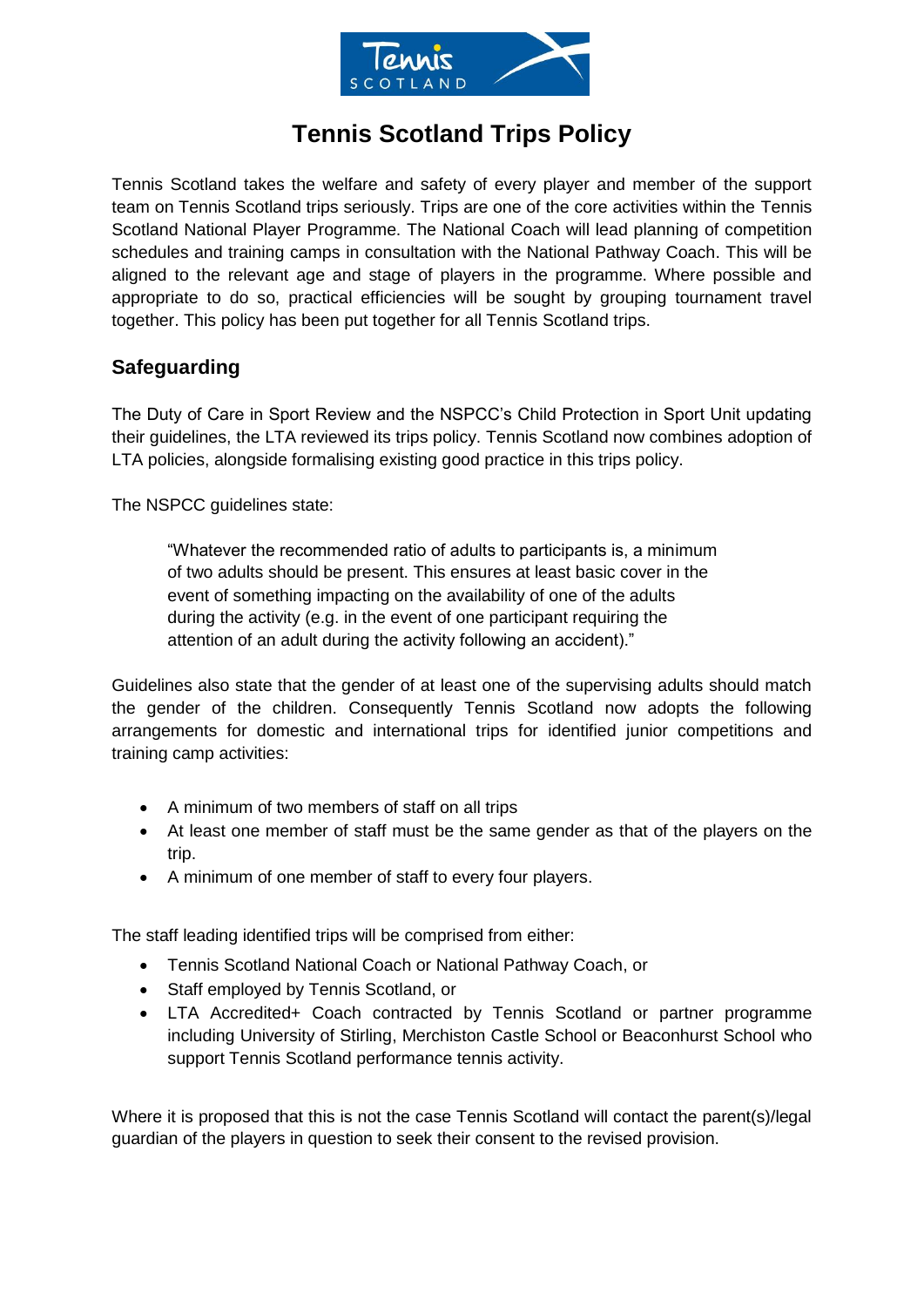

One member of staff will always be a coach, who ordinarily will assume responsibility for leading the trip. The second member of staff may travel in any of the following roles or capacities, with an emphasis on the pastoral welfare and supervision of the players:

- Strength and conditioning coach;
- Physiotherapist or doctor;
- Performance analyst;
- Senior coach/manager for player observation;
- Coach development;
- Performance lifestyle advisor;
- Sport psychologist;
- Key Link Tutor from partner school;
- Administrator; and/or
- Pastoral / welfare.

All staff supporting the trip must be Responsible Adults over 18 years of age, with a valid PVG disclosure, safeguarding and first aid training. Tennis Scotland will only use Accredited+ Coaches to lead the trip. This includes; valid PVG disclosure, valid First Aid qualification, suitably qualified and safeguarding trained.

The National Coach will appoint the Lead Coach and decide on the second member of staff in consultation with the Head of Operations who will consider and manage wider implications with Tennis Scotland Office or partner programmes.

### **Best Practice**

Tennis Scotland will adhere to the risk assessment process outlined in LTA's Official Trips Policy in the Security and Health section. This will require the LTA to provide access to the services provided by security company iJet.

As best practice all trips will require completion of comprehensive documentation, with one copy to be taken by the Lead Coach and the other left with a designated point of contact in the Tennis Scotland Office, with an electronic copy saved on the shared drive accessible to all staff. This documentation will include:

- Copy of trips policy
- Risk Assessment
- Full trip itinerary, event factsheet, listing travel, transfers, all hotel and room information and contact details.
- Travel insurance policy
- A list of any known medical conditions
- Signed parental consent forms for trip attendance
- Medical consent
- Photograph consent and social media form
- Emergency contact details for players and staff on the trip
- LTA Reporting a Concern form
- Accident Report Form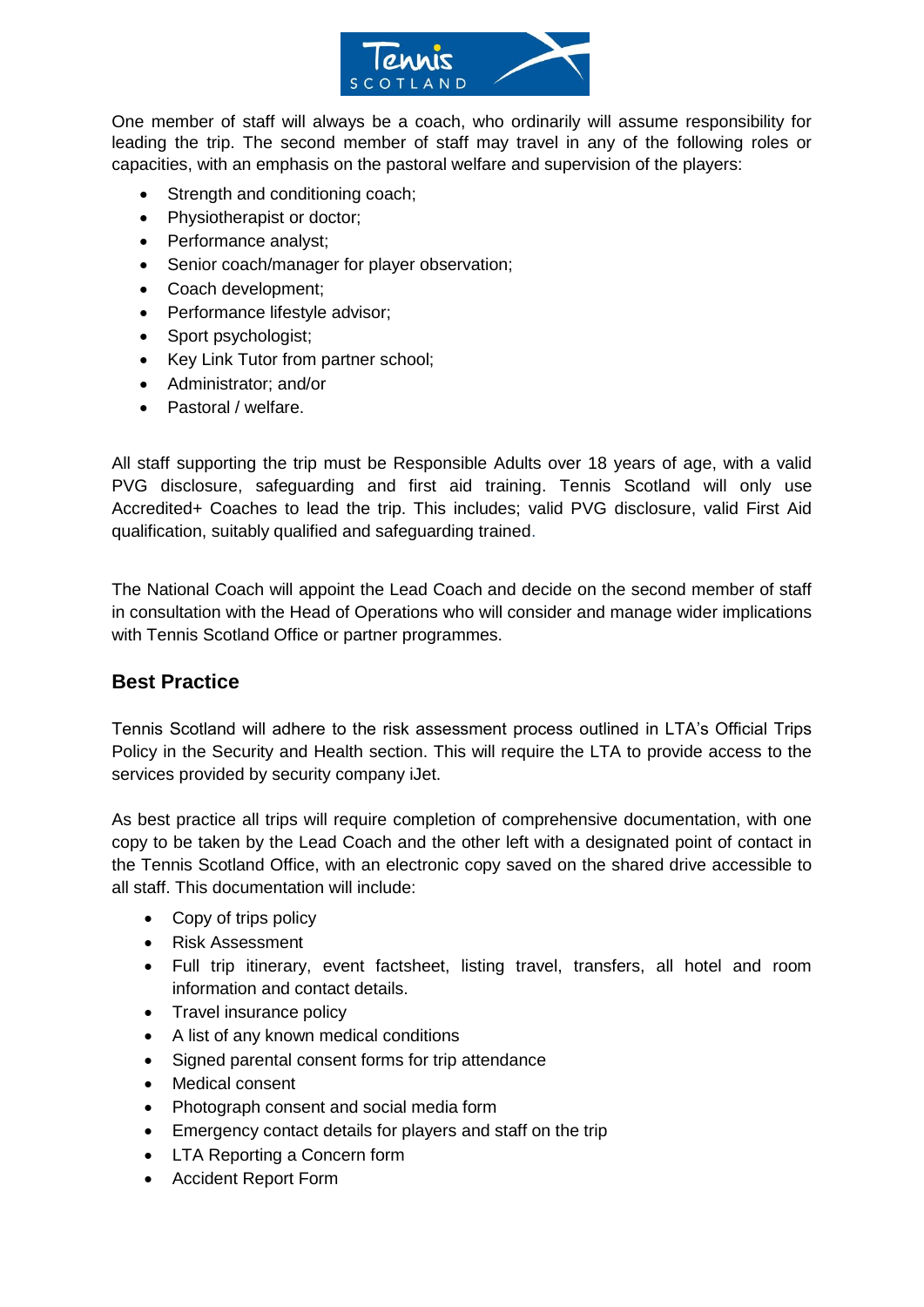

- Home based Tennis Scotland emergency contact
- Useful contact details

## **Travel by Motor Vehicle**

The following documentation must be shown in order to use a personal vehicle for transport purposes:

- Business Car Insurance demonstrating planned drivers are insured
- Valid clean driving licence (relevant entitlements or qualifications must be shown to drive minibuses)
- Road Tax
- Valid MOT
- Breakdown cover and Courtesy car

Before each trip the car must have an oil and tyre safety check for travel. If a hire vehicle is being used all the above items apply.

Consideration needs to be given to the volume of driving being undertaken to ensure there are enough drivers to fully comply with Domestic and EU driving laws. These are available from:<https://www.gov.uk/drivers-hours>

### **Hotels**

Tennis Scotland considers the following factors when making hotel reservations:

- Use reputable hotels such as Premier Inn, Travelodge, Holiday Inn Express etc.
- Rooms on the same floor will be requested for all trip attendees.
- For events abroad prior to travelling Tennis Scotland will ask for details of the Official Hotel for the event and will request rooms on the same floor for all trip attendees.
- Hotels will be booked a minimum of 14 days prior to the trip taking place.
- Parents will be informed of the details of the hotel at least 7 days prior to the trip taking place.
- In the event that accommodation becomes unavailable prior to the commencement of the trip, Tennis Scotland will seek similarly suitable alternative accommodation and parents will be notified of this as soon as possible.
- In the event the accommodation becomes unavailable during the trip due to emergency or other unforeseen circumstances, Tennis Scotland will in the first instance seek to secure suitable alternative accommodation for players and staff and parents will be notified of this as soon as possible.

Where an overnight stay is required, the Tennis Scotland will adhere to the following guidelines: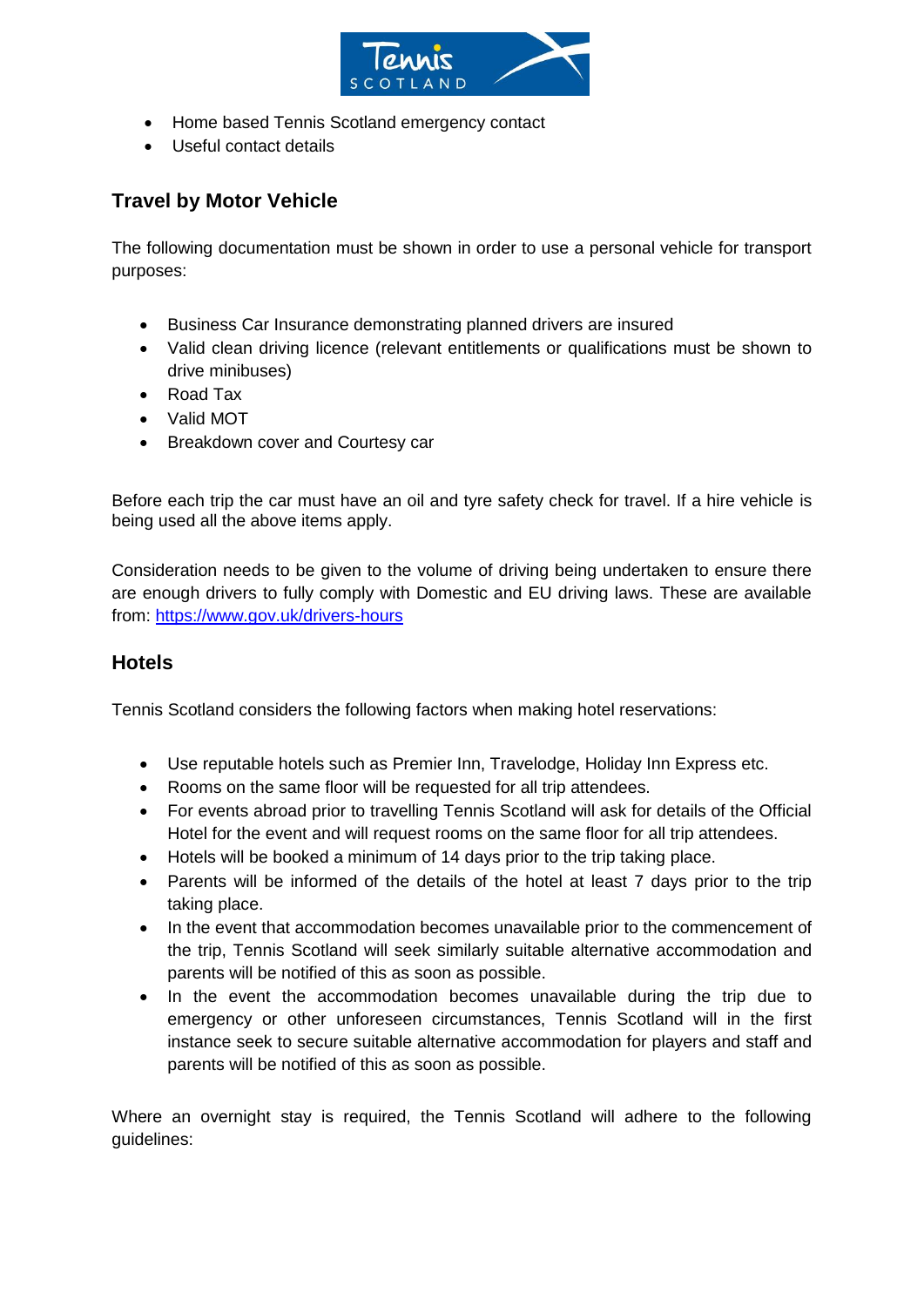

- Not to allow children (anyone under 18) to share rooms with adults. In the situation where players are 17 years and 18 years old for example, Tennis Scotland would ask parental permission for the players to share a room.
- When children share a room, they should be of the same sex and similar in age, with separate beds for all children.
- The Lead Coach and support staff should not go into a player's room unless in an emergency or with another responsible adult.
- Ensure everyone knows what to do in an emergency including fire procedures.

If there is a change in circumstance with rooms, Tennis Scotland staff will discuss with the child and their parents to establish the best outcome.

## **Travel Insurance**

At LTA sanctioned events a player, coach and travelling support team are covered under the LTA Perkins and Slade insurance. Tennis Scotland has its own travel insurance policy for events that fall outside of LTA sanctioning. Please note that neither policy covers activities for players, coaches or the travelling support team at non-LTA sanctioned events or Tennis Scotland trips.

## **Parents/Individual Coaches Travelling to Official Trips**

Parents and individual coaches are allowed to attend Official Trips, at their own cost, if they wish. Parents are asked to inform the National Coach prior to the trip if they plan on attending. If they choose to do so the guidelines below must be followed to allow for consistency in delivery across the trips and to ensure that the coach leading the trip can effectively and safely manage their duty of care to all players on the trip.

- The player is part of the team therefore the Lead Coach is in charge of all aspects of the trip including, but not limited to, training, meals, transport and coaching.
- The player will stay with the rest of the team and not with the travelling parent(s).
- If a parent wishes to take the player outside of the trip environment (e.g. out to dinner) this must be requested through the Lead Coach. If approved, the scope of the activity and return times must be confirmed in advance and adhered to. At no point would the parent be supervising any other player on the trip unless written approval has been provided by Tennis Scotland.
- If a personal coach wishes to offer coaching advice/support it is with the understanding of working in collaboration with the Lead Coach so consistent messages are being given to the player.
- If a proposed activity is not appropriate at a given time, is not suitable for the player or compromises the running of the wider team then the Lead Coach has the right to not approve it.

If these guidelines are not followed, it could result in a player being removed from the trip or not being invited on future trips.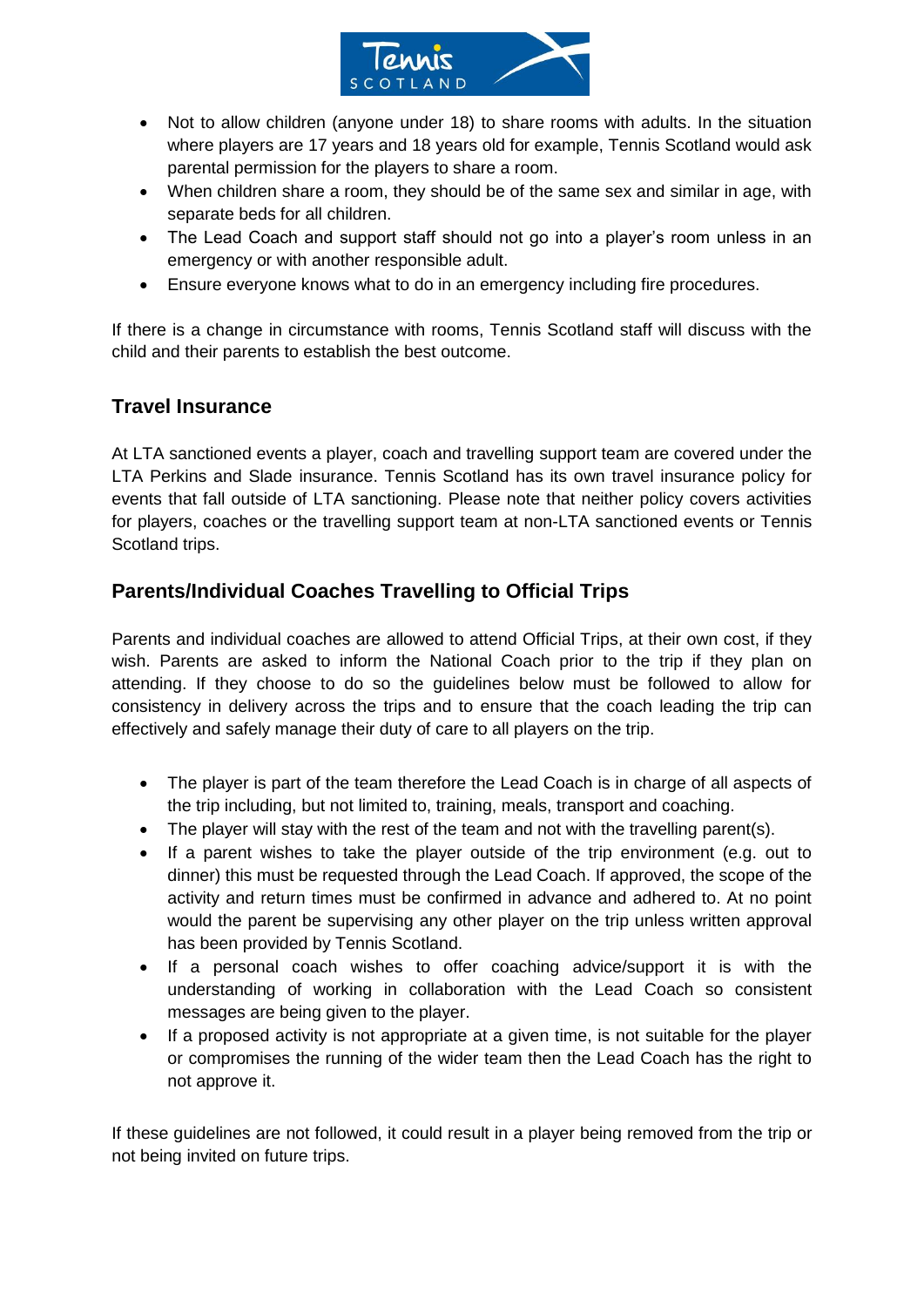

## **Return Policy**

As players finish at different times during a tournament there will be four options for return travel and the following criteria will apply:

- Players will remain with the trip until the last player has finished. They will have practises and captains will try to arrange training matches during this time. They will all then travel back together.
- A player's parent may come and pick them up and take them home. Tennis Scotland will require written and signed consent if a player is travelling back with another player's family. Please note that Tennis Scotland takes no responsibility for this travel arrangement and it will be the responsibility of the driver and player's parent to ensure all safety precautions have been met.
- Members of the Tennis Scotland Support Team may bring players back early who have completed matches. This is only as long as there is appropriate support still at the event for the players still involved.
- In any case where by a player cannot continue the event due to illness or unforeseen circumstances, parents will be consulted and may be asked to collect their child.

### **Monitoring, Review and Amendments**

Tennis Scotland adheres to the British Tennis Safeguarding Policy at all times. This policy will be reviewed on an annual basis by the Tennis Scotland National Coach, National Pathway Coach, Head of Operations, Safeguarding Lead, and CEO, prior to consideration by the Tennis Scotland Board.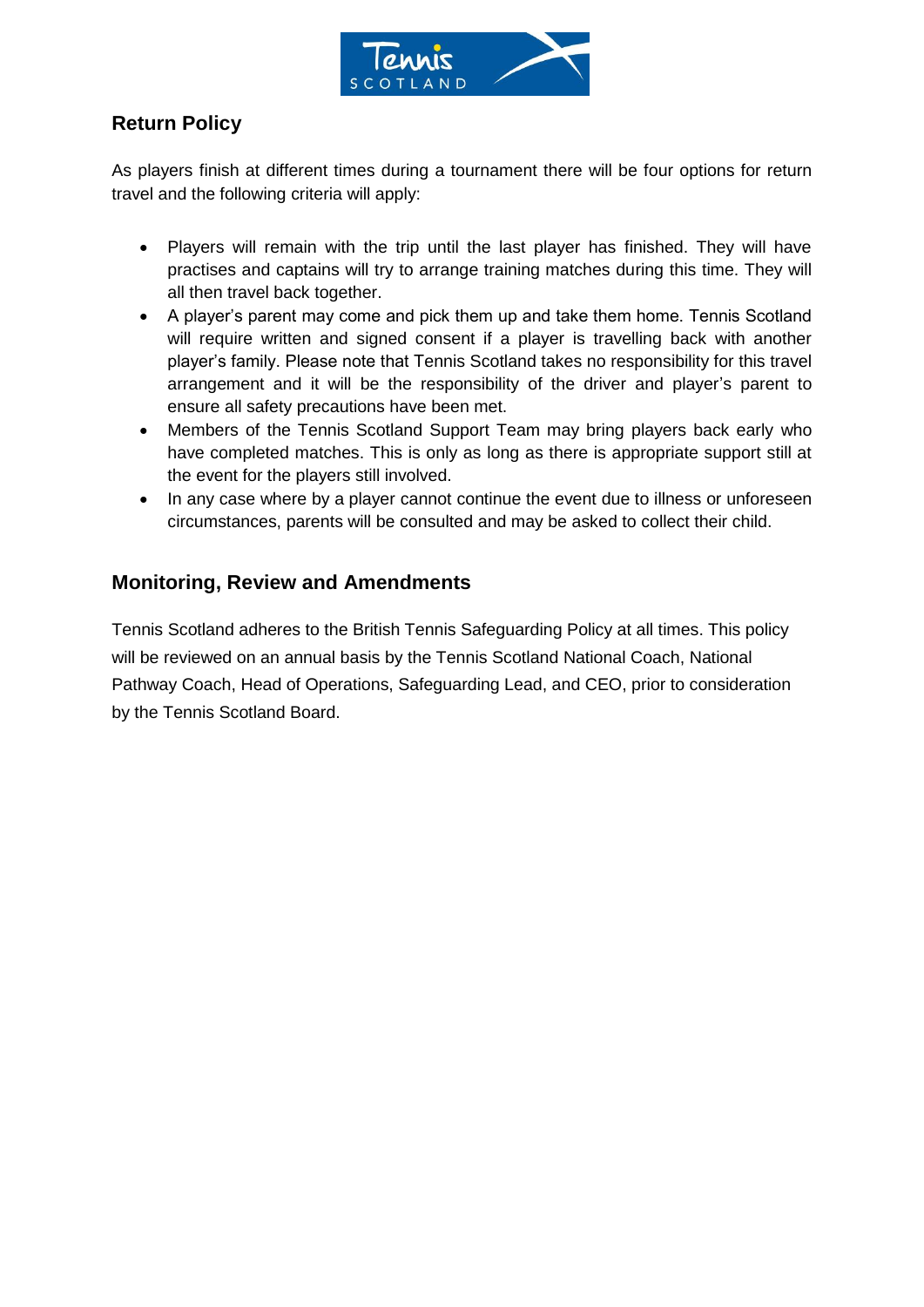

## **Appendix I: Tennis Scotland Trips Policy – Contingency Arrangements**

## **Trip Staffing**

The trips policy states that there must be a minimum of two members of staff supporting all trips. Furthermore, at least one member of staff must be the same gender as that of the players on the trip, with a ration of a minimum of one member of staff to every four players. At least one member of staff must be an LTA Accredited+ Coach. Full details of this are explained on page 1 of the trips policy.

However, there may be occasions when only one member of staff can be present. The rest of this appendix details some contingency planning examples.

## **A split venue**

Some tournaments may use second venues due to the volume of matches early in the event or in the event of poor weather. When this situation arises the players are likely to be split over two venues. Tennis Scotland will take the following actions:

- One of the Tennis Scotland Coaching team will be present with them to watch and support the match while the other remains at the main venue with other players (players will not be sent without a responsible adult)
- Known accredited coaches from other teams will also be present to support and where possible coaches of the same gender as the players will be identified to contact if needed.
- Parents will be informed prior to the trip or as soon as it is a known possibility that players may travel to an alternative venue.
- It will be made clear that the scheduling is not in the control of the TS coaches.
- At least one member of staff will remain or travel to the other venue with players on the trip. On occasions this member of staff may not be a coach. As a result players may practice or receive technical support with an accredited coach from another team. We will ensure the coach is known to the player.

These measures attempt to meet the trip safeguarding standards, which is of primary importance and also provide meaningful developmental tennis experiences, which is of secondary importance to the safety, health and welfare of the child.

## **A player requiring specific attention from one of the responsible adults**  (in the event of an illness, injury)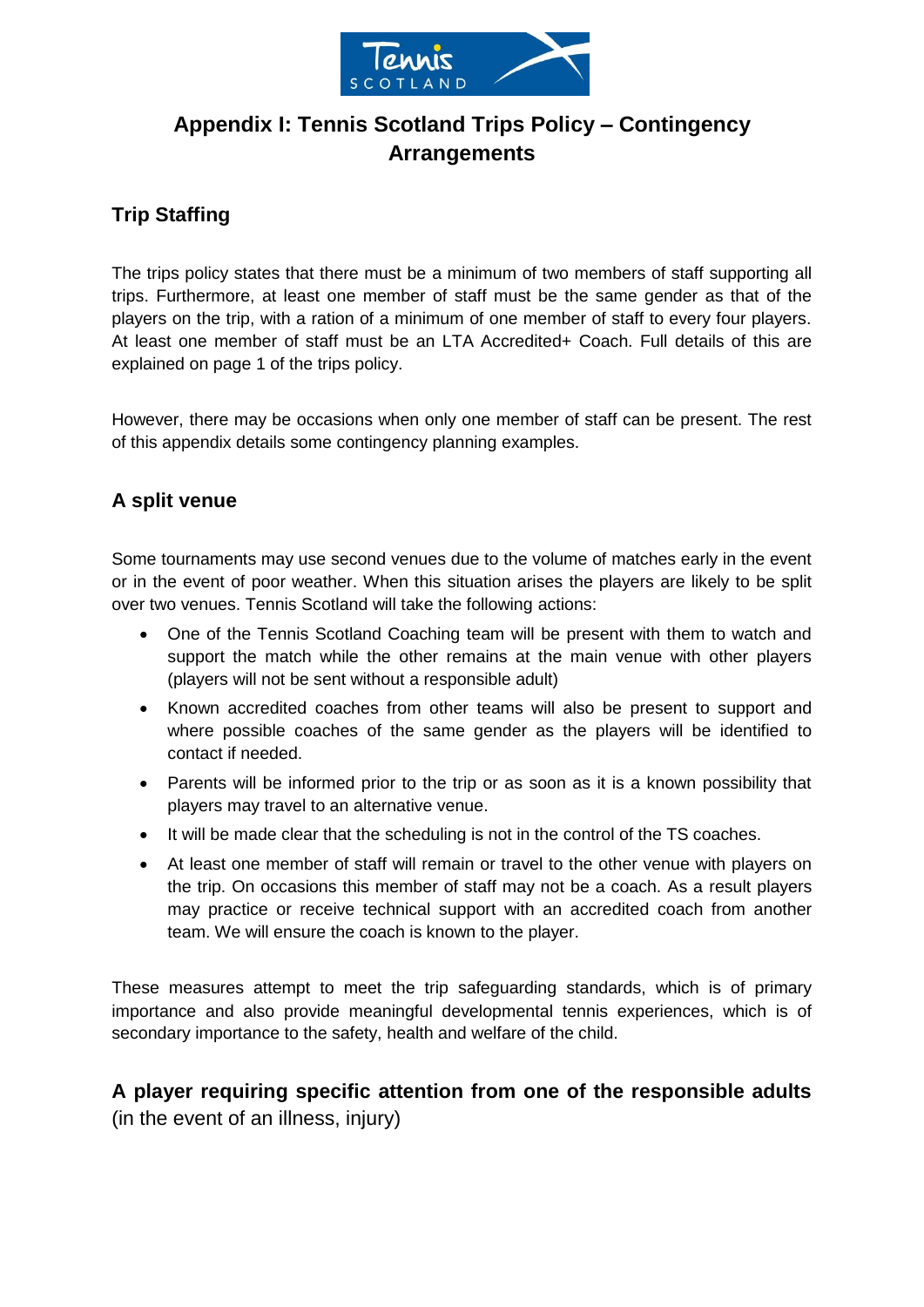

Situations may arise, where a team member may need to be taken to the doctor or a physiotherapist off-site. In this scenario the following actions will be taken:

- The staff member of the same gender as the player requiring treatment will accompany the player and be present during any assessment or treatment (unless otherwise requested by parents).
- Parents will be informed of the assessment and planned treatment immediately.
- Treatment will be given after checking details the medical authorisation form.
- Parents will be consulted and kept informed of any further action.
- Remaining players will be supervised by the second member of staff and will continue to train and compete under their supervision.

## **A player requires attention after 'lights out'** (feeling ill during the night)

- Player or room-mates to inform TS staff by mobile (not leaving the room)
- Both members of the TS Trip staff will visit the players to assess whether a doctor or additional medical support is needed. Parents will be contacted and consulted.
- After checking the medical form and AUTHORISED MEDICATION may be administered.
- Where a doctor needs to be called the following actions will be taken:
	- $\circ$  The staff member of the same gender as the player requiring treatment will accompany the player and be present during any assessment or treatment (unless otherwise requested by parents).
	- o Parents will be informed of the assessment and planned treatment immediately.
	- $\circ$  Treatment will be given after checking details the medical authorisation form.
	- o Parents will be consulted and kept informed of any further action.
- Remaining players will be supervised by the second member of staff until such time that the ill player and second member of staff can re-join the group. If the ill player is contagious sensible and pragmatic precautions will be taken, which may involve asking the parents to come and collect their child. Please refer to the Return Policy on page 5 of the Trips Policy.

### **A player needing to return home early:**

- After consultation with parents travel arrangements will be agreed.
- Parents should be in a position to collect from the hotel or venue and may be required to do so.
- TS will help to ensure safe and efficient travel arrangements adhering to the four options listed on the Return Policy on page 5.